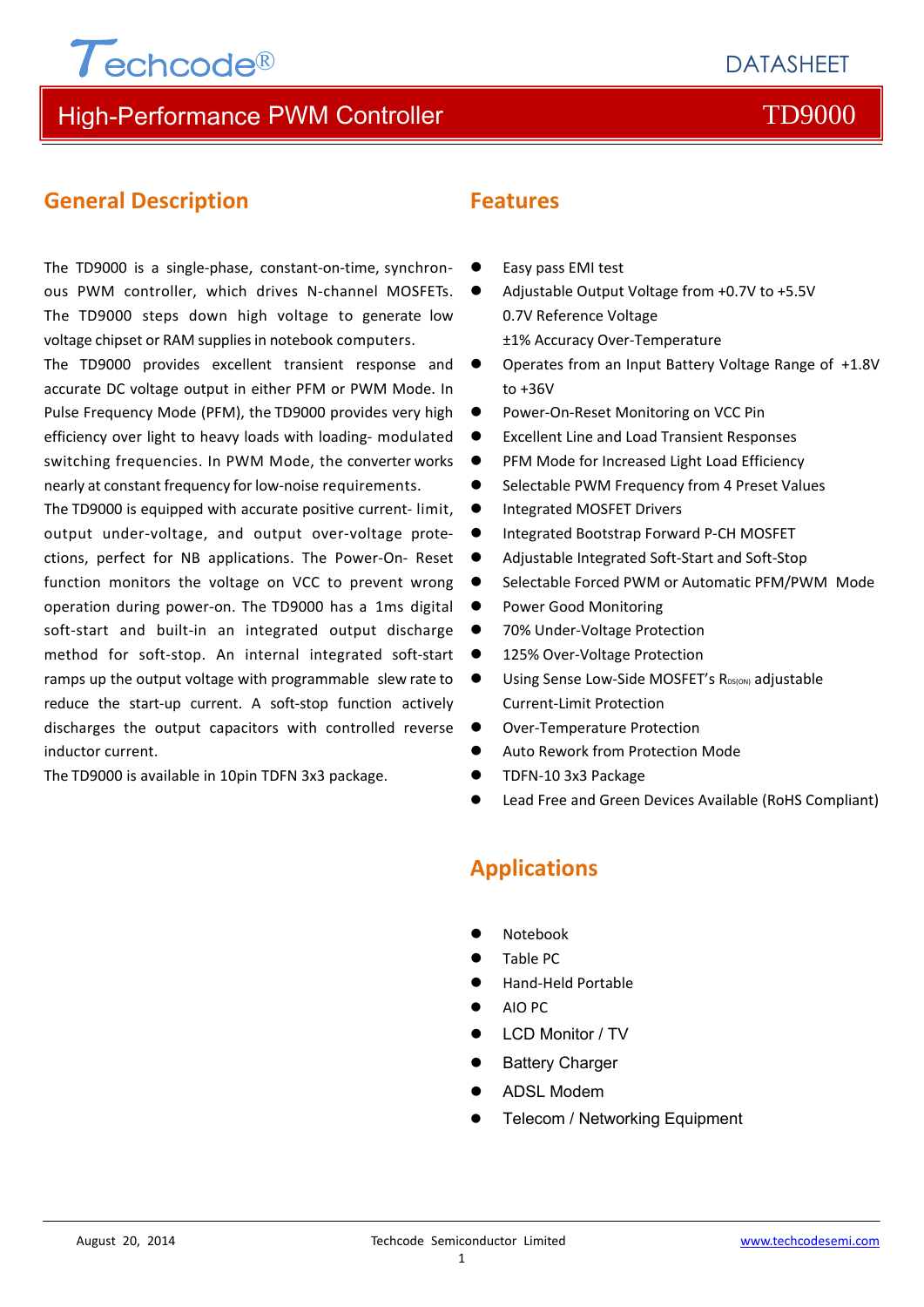

DATASHEET

## **Pin Assignments**



| TDFN3x3<br><b>NAME</b> |              | <b>FUNCTION</b>                                                                                                                                                                                                                                                                                                                                                 |  |  |  |
|------------------------|--------------|-----------------------------------------------------------------------------------------------------------------------------------------------------------------------------------------------------------------------------------------------------------------------------------------------------------------------------------------------------------------|--|--|--|
| PIN NO.                |              |                                                                                                                                                                                                                                                                                                                                                                 |  |  |  |
| 1                      | <b>POK</b>   | Power Good Output. POK is an open drain output used to indicate the status of the output voltage.<br>Connect the POK in to +5V through a pull-high resistor.                                                                                                                                                                                                    |  |  |  |
| $\overline{2}$         | <b>OCSET</b> | Current-Limit Threshold Setting Pin. There is an internal source current 10 uA through a resistor from OCSET<br>pin to GND. This pin is used to monitor the voltage drop across the Drain and Source of the low-side MOSFET<br>for current-limit.                                                                                                               |  |  |  |
| 3                      | EN           | Enable Pin of The PWM Controller. When the EN is above enable logic level, the Device is workable. When<br>the EN is below shutdown logic level, the device is in shutdown and only low leakage current is taken from<br>VCC and VIN.                                                                                                                           |  |  |  |
| 4                      | <b>FB</b>    | Output Voltage Feedback Pin. This pin is connected to the resistive divider that set the desired output<br>voltage. The POK, UVP, and OVP circuits detect this signal to report output voltage status.                                                                                                                                                          |  |  |  |
| 5                      | <b>RF</b>    | This Pin is Allowed to Adjust The Switching Frequency. Connect a resistor RRF to set switching frequency<br>as show in Table1. The pin also controls forced PWM mode or PFM/PWM auto skip mode selection. When<br>RF pin is pulled down to GND, the device is in automatic PFM/PWM Mode. When RF pin is pulled high to<br>POK, the device is in force PWM mode. |  |  |  |
| 6                      | LGATE        | Output of The Low-side MOSFET Driver. Connect this pin to Gate of the low-side<br>MOSFET. Swings from GND to VCC.                                                                                                                                                                                                                                               |  |  |  |
| 7                      | <b>VCC</b>   | Supply Voltage Input Pin for Control Circuitry. Connect +5V from the VCC pin to the GND pin. Decoupling<br>at least 1u F of a MLCC capacitor from the VCC pin to the GND pin.                                                                                                                                                                                   |  |  |  |
| 8                      | <b>PHASE</b> | Junction Point of The High-side MOSFET Source, Output Filter Inductor and The Low-side<br>MOSFET Drain. Connect this pin to the Source of the high-side MOSFET. PHASE serves as the lower supply<br>rail for the UGATE high-side gate driver.                                                                                                                   |  |  |  |
| 9                      | <b>UGATE</b> | Output of The High-side MOSFET Driver. Connect this pin to Gate of the high-side MOSFET.                                                                                                                                                                                                                                                                        |  |  |  |
| 10                     | <b>BOOT</b>  | Supply Input for The UGATE Gate Driver and An Internal Level-shift Circuit. Connect to an<br>external<br>capacitor to create a boosted voltage suitable to drive a<br>logic-level N-channel<br>MOSFET.                                                                                                                                                          |  |  |  |
| Exposed Pad            | <b>GND</b>   | Signal Ground for The IC                                                                                                                                                                                                                                                                                                                                        |  |  |  |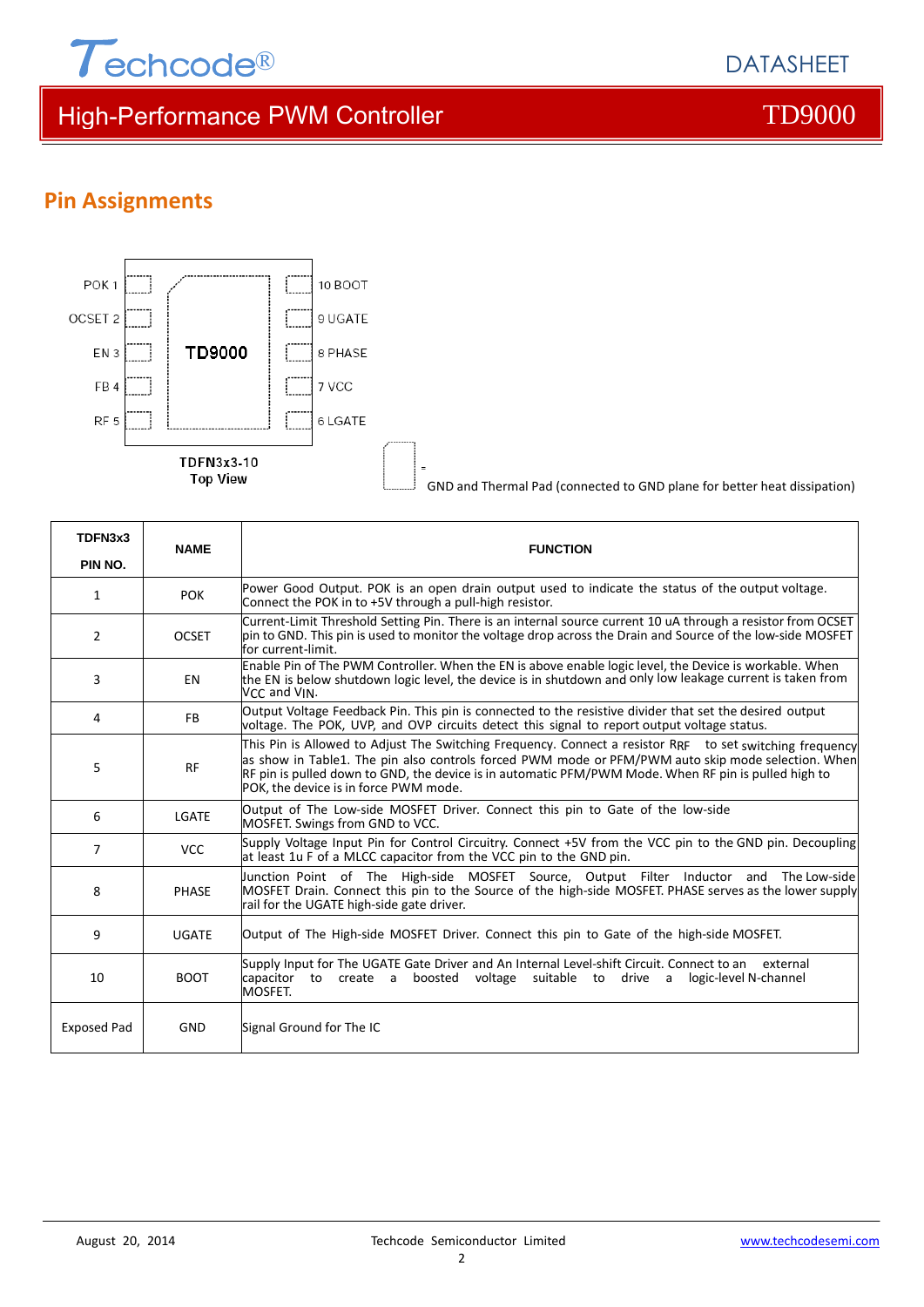

DATASHEET

## High-Performance PWM Controller TD9000

## **Ordering Information**



## **Functional Block Diagram**



### **Functional Block Diagram of TD9000**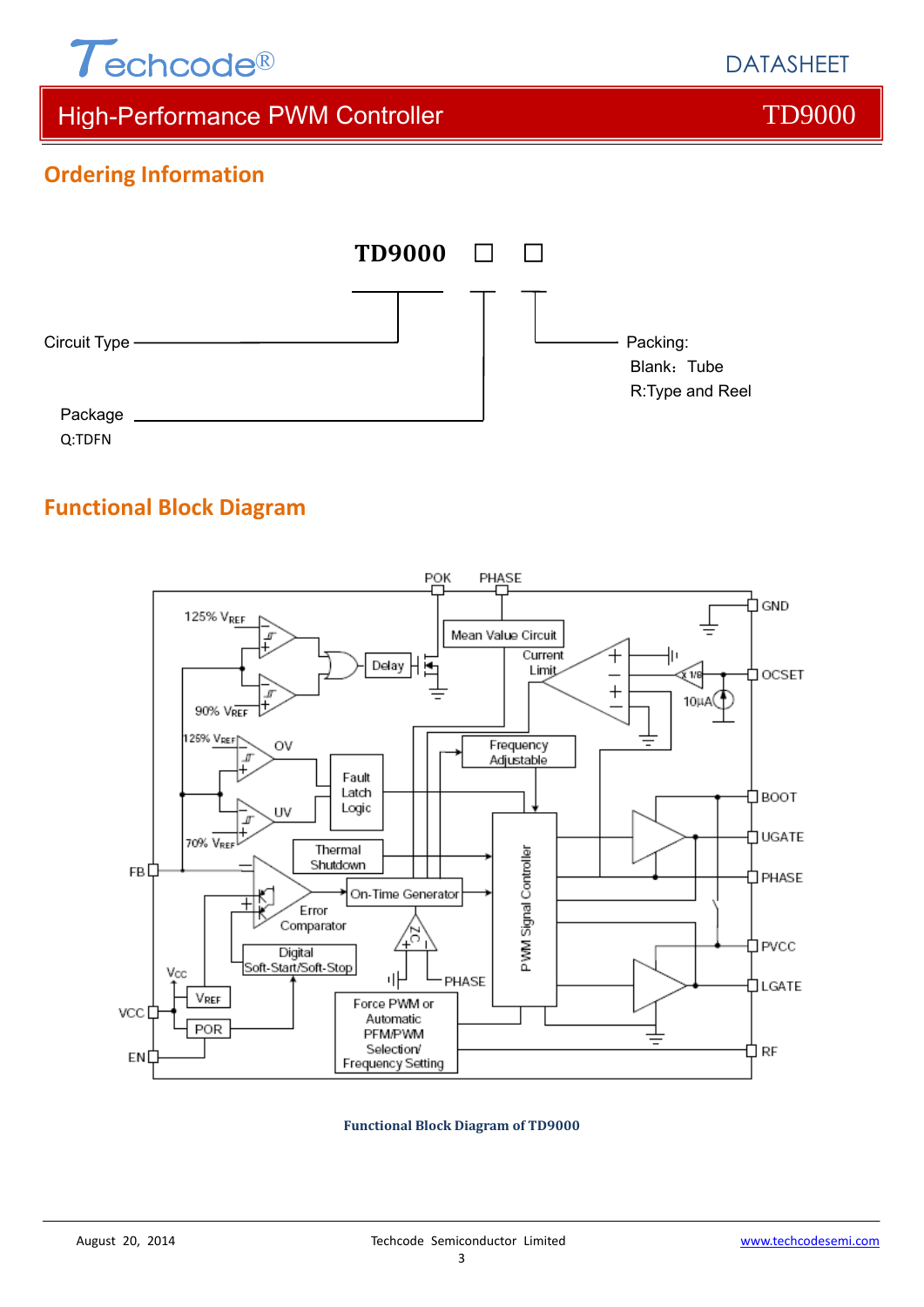

## **Absolute Maximum Ratings**

| Symbol                           | Parameter                                                 | Rating                            | Unit |
|----------------------------------|-----------------------------------------------------------|-----------------------------------|------|
| $V_{cc}$                         | VCC Supply Voltage (VCC to GND)                           | $-0.3 \sim 7$                     |      |
| $\mathsf{V}_{\texttt{foot-end}}$ | BOOT Supply Voltage (BOOT to GND)                         | $-0.3 \approx 36$                 |      |
| $V_{\text{boot}}$                | <b>BOOT Supply Voltage (BOOT to PHASE)</b>                | $-0.3 \sim 7$                     |      |
|                                  | All Other Pins (POK, OCSET, EN, FB, and RF to GND)        | $-0.3 \sim V_{cc} + 0.3$          |      |
|                                  | UGATE Voltage (UGATE to PHASE) Pulse Width <400ns         | $-5 \sim V_{\text{foot}} + 0.3$   |      |
|                                  | Pulse Width>400ns                                         | $-0.3 \sim V_{\text{foot}} + 0.3$ |      |
|                                  | LGATE Voltage (LGATE to GND)<br>Pulse Width <400ns        | $-5 \approx V_{cc} + 0.3$         |      |
|                                  | Pulse Width>400ns                                         | $-0.3 \sim V_{cc} + 0.3$          |      |
|                                  | <b>PHASE Voltage (PHASE to GND)</b><br>Pulse Width <400ns | $-5$ ~ 36                         |      |
| $\mathsf{V}_{\texttt{PHASE}}$    | Pulse Width>400ns                                         | $-1$ ~ 32                         |      |
| π,                               | Maximum Junction Temperature                              | °C<br>150                         |      |
| ${\mathsf T}_{\text{stg}}$       | Storage Temperature                                       | -65 ~ 150<br>°С                   |      |
| $T_{\scriptscriptstyle SDR}$     | Maximum Soldering Temperature, 10 Seconds                 | 260                               |      |

Note: Stresses beyond those listed under "absolute maximum ratings" may cause permanent damage to the device. These are stress ratings only and

functional operation of the device at these or any other conditions beyond those indicated under "recommended operating conditions" is not implied.

Exposure to absolute maximum rating conditions for extended periods may affect device reliability

## **Recommended Operating Conditions**

| Symbol           | <b>Parameter</b><br>Range   |                         | Unit   |
|------------------|-----------------------------|-------------------------|--------|
| $V_{\text{IN}}$  | Converter Input Voltage     | $1.8 \text{ }^{\sim}32$ |        |
| <b>VCC</b>       | <b>VCC Supply Voltage</b>   | $4.5 \approx 5.5$       |        |
| $V_{\text{out}}$ | Converter Output Voltage    | $0.7 \times 5.5$        |        |
| $I_{OUT}$        | Converter Output Current    | $\approx$ 25            | Α      |
|                  | Ambient Temperature         | $-40 \approx 85$        | $\sim$ |
|                  | <b>Junction Temperature</b> | $-40$ $^{\circ}$ 125    | $\sim$ |

Note: Refer to the typical application circuit.

## **ThermalCharacteristics**

| Svmbol      | Parameter                                                        | <b>Typical Value</b> | Unit |
|-------------|------------------------------------------------------------------|----------------------|------|
| $\theta$ JA | 3mmx3mm TDFN-10<br><b>Thermal Resistance-Junction to Ambient</b> |                      | °C/W |

Note:  $\theta_{JA}$  is measured with the component mounted on a high effective the thermal conductivity test board in free air. The exposed pad of package is soldered directly on the PCB.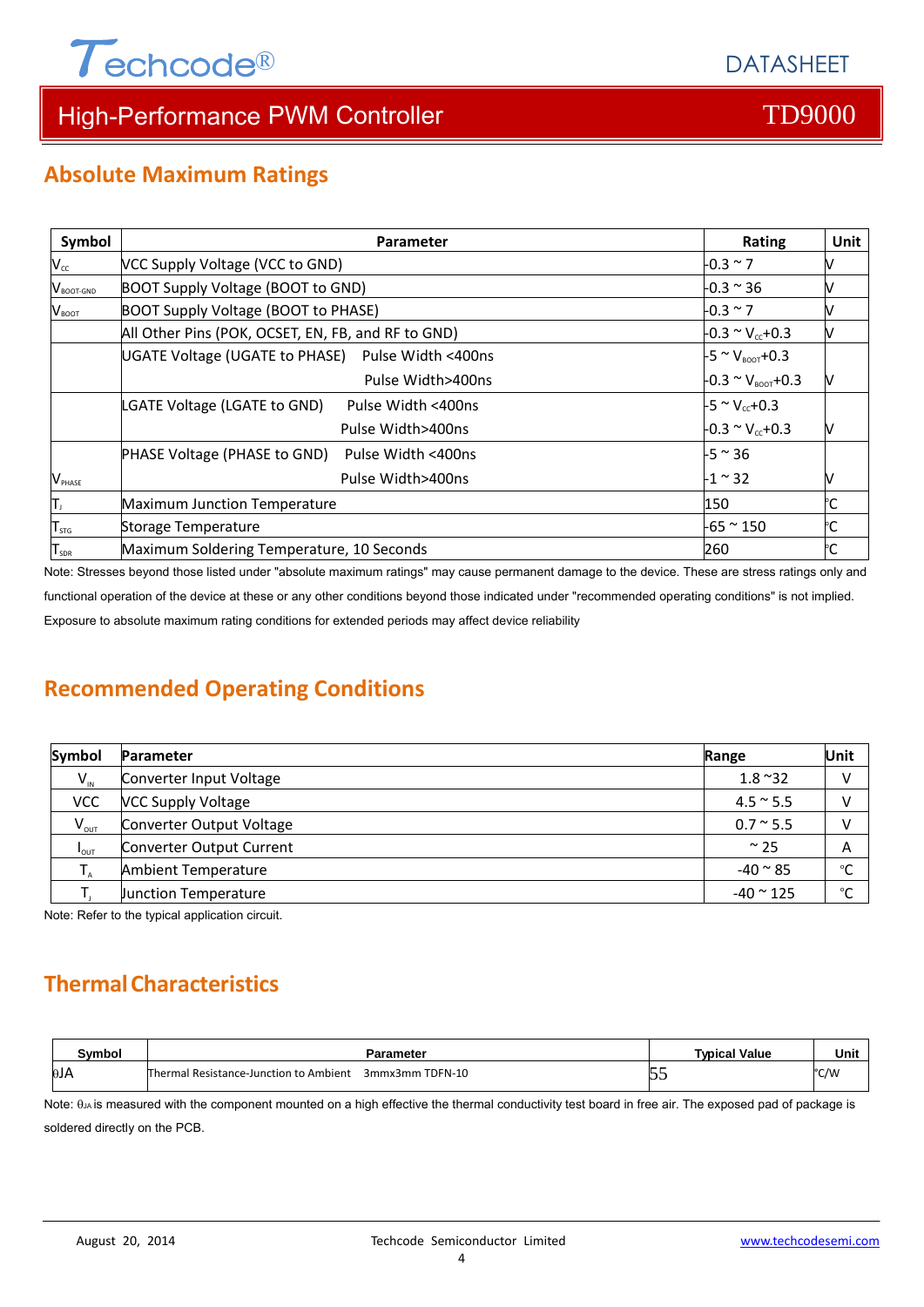

## **Electrical Characteristics**

| Symbol            | <b>Parameter</b>                | <b>Test Conditions</b>                                                                                                   | <b>TD9000</b>            |                   |                          | <b>Unit</b> |  |
|-------------------|---------------------------------|--------------------------------------------------------------------------------------------------------------------------|--------------------------|-------------------|--------------------------|-------------|--|
|                   |                                 |                                                                                                                          | Min.                     | Typ.              | Max.                     |             |  |
|                   |                                 | <b>VOUT AND VFB VOLTAGE</b>                                                                                              |                          |                   |                          |             |  |
| $V_{OUT}$         | Output Voltage                  | Adjustable output range                                                                                                  | 0.7                      |                   | 5.5                      | V           |  |
| $V_{REF}$         | Reference Voltage               |                                                                                                                          |                          | 0.7               |                          | V           |  |
|                   |                                 | $T_A = 25^{\circ}C$                                                                                                      | $-0.5$                   |                   | $+0.5$                   | %           |  |
|                   | <b>Regulation Accuracy</b>      | $T_A = 0 °C \sim 85 °C$                                                                                                  | $-0.8$                   |                   | $+0.8$                   | %           |  |
|                   |                                 | $T_A = -40 °C \approx 85 °C$                                                                                             | $-1.0$                   |                   | $+1.0$                   | %           |  |
| $I_{FB}$          | FB Input Bias Current           | $FB = 0.7V$                                                                                                              | $\overline{\phantom{a}}$ | 0.02              | 0.1                      | uA          |  |
| T <sub>DIS</sub>  | V <sub>OUT</sub> Discharge Time | EN low to $FB = 0V$                                                                                                      |                          | $12 \overline{ }$ |                          | ms          |  |
|                   |                                 | <b>SUPPLY CURRENT</b>                                                                                                    |                          |                   |                          |             |  |
|                   |                                 | VCC Current, PWM, EN = 5V, VFB = 0.735V, PHASE =                                                                         |                          |                   |                          |             |  |
| $I_{VCC}$         | VCC Input Bias Current          | 0.5V                                                                                                                     |                          | 250               | 520                      | uA          |  |
| <b>I</b> VCC SHDN | <b>VCC Shutdown Current</b>     | $EN = GND$ . VCC = 5V                                                                                                    |                          | 0                 | 1                        | uA          |  |
|                   |                                 | SWITCHING FREQUENCY AND SUTY AND INTERNAL SOFT-START                                                                     |                          |                   |                          |             |  |
|                   |                                 | $R_{RF}$ = 470k , T <sub>A</sub> = 25 <sup>o</sup> C, V <sub>IN</sub> =8V, V <sub>OUT</sub> =1.1V, I <sub>OUT</sub> =10A | 115                      | 135               | 155                      |             |  |
|                   |                                 | $R_{RF}$ = 200k , T <sub>A</sub> = 25 <sup>o</sup> C, V <sub>IN</sub> =8V, V <sub>OUT</sub> =1.1V, I <sub>OUT</sub> =10A | 140                      | 165               | 180                      | kHz         |  |
| $F_{SW}$          | <b>Switching Frequency</b>      | $R_{RF}$ = 100k , T <sub>A</sub> = 25 <sup>o</sup> C, V <sub>IN</sub> =8V, V <sub>OUT</sub> =1.1V, I <sub>OUT</sub> =10A | 155                      | 185               | 215                      |             |  |
|                   |                                 | $R_{RF}$ = 39k , T <sub>A</sub> = 25 <sup>o</sup> C, V <sub>IN</sub> =8V, V <sub>OUT</sub> =1.1V, I <sub>OUT</sub> =10A  | 185                      | 215               | 245                      |             |  |
| $T_{ON(MIN)}$     | Minimum On Time                 |                                                                                                                          | 80                       | 110               | 140                      | ns          |  |
| TOFF(MIN)         | Minimum Off Time                | $V_{FB}$ = 0.65V, $V_{PHASE}$ = -0.1V, OCSET = OPEN                                                                      | 350                      | 450               | 550                      | ns          |  |
| $T_{SS}$          | Internal Soft-Start Time        | EN High to $V_{OUT}$ Regulation (95%)                                                                                    | 0.7                      | 1.0               | 1.3                      | ms          |  |
|                   |                                 | <b>GATE DRIVER</b>                                                                                                       |                          |                   |                          |             |  |
|                   | <b>UGATE Pull-Up Resistance</b> | BOOT-UGATE = 0.5V                                                                                                        | $\overline{\phantom{a}}$ | 1.5               | $\mathbf{3}$             | Ω           |  |
|                   | <b>UGATE Sink Resistance</b>    | UGATE-PHASE = $0.5V$                                                                                                     | $\overline{\phantom{a}}$ | 0.7               | 1.8                      | Ω           |  |
|                   | <b>LGATE Pull-Up Resistance</b> | $PVCC$ -LGATE = $0.5V$                                                                                                   | $\overline{\phantom{a}}$ | 1.0               | 2.2                      | Ω           |  |
|                   | <b>LGATE Sink Resistance</b>    | $LGATE-GND = 0.5V$                                                                                                       | $\overline{\phantom{a}}$ | 0.5               | 1.2                      | Ω           |  |
|                   | UGATE to LGATE Dead-Time        | UGATE falling to LGATE rising                                                                                            | $\overline{\phantom{a}}$ | 20                | $\overline{\phantom{a}}$ | ns          |  |
|                   | <b>LGATE to UGATE Dead-Time</b> | <b>LGATE falling to UGATE rising</b>                                                                                     |                          | 20                |                          | <u>ns</u>   |  |
|                   |                                 | <b>BOOTSTRAP SWITCH</b>                                                                                                  |                          |                   |                          |             |  |
| $V_F$             | Ron                             | $V_{VCC}$ - $V_{BOOT-GND}$ , $I_F = 10mA$                                                                                | $\overline{\phantom{a}}$ | 0.5               | 0.8                      | V           |  |
| I <sub>R</sub>    | Reverse Leakage                 | $V_{\text{BOOT-GND}}$ = 30V, $V_{\text{PHASE}}$ = 25V, $V_{\text{VCC}}$ = 5V                                             |                          |                   | 0.5                      | uA          |  |
|                   | <b>VCC POR THRESHOLD</b>        |                                                                                                                          |                          |                   |                          |             |  |
| $V_{VCC}$ thr     | Rising VSS POR Threshold        |                                                                                                                          | 4.2                      | 4.35              | 4.45                     | V           |  |
|                   | <b>VCC POR Hysteresis</b>       |                                                                                                                          |                          | 100               |                          | mV          |  |
|                   |                                 | <b>CONTROL INPUTS</b>                                                                                                    |                          |                   |                          |             |  |
|                   |                                 | Enable                                                                                                                   | 1.8                      |                   |                          | V           |  |
|                   | EN Voltage Threshold            | Shutdown                                                                                                                 |                          |                   | 0.5                      | V           |  |

Refer to the typical application circuit. These specifications apply over Vvcc = 12V, TA = -40°C to 85°C, unless otherwise noted. Typical values are at TA = 25°C.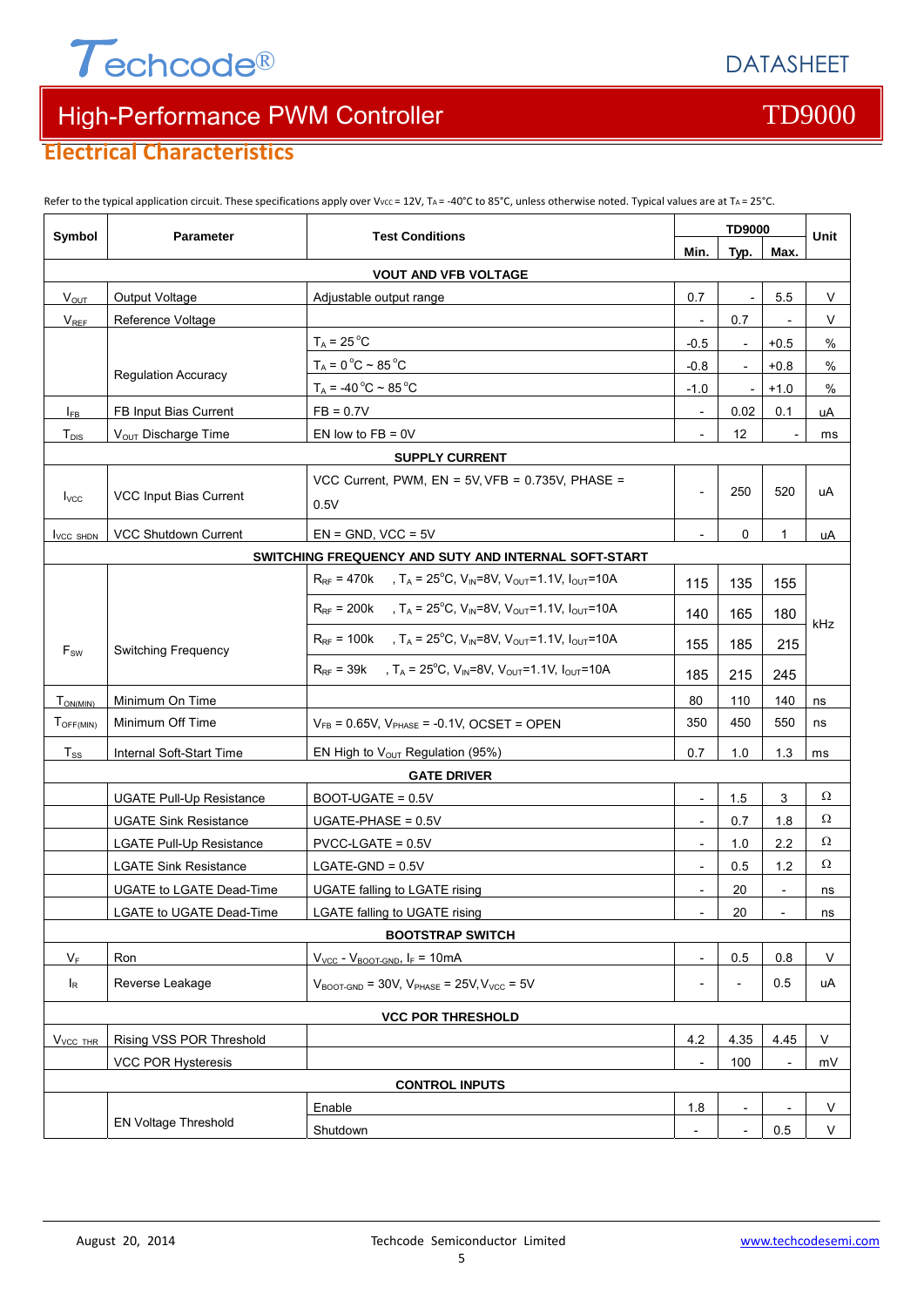



## **Electrical Characteristics(Cont.)**

| <b>Symbol</b>          | <b>Parameter</b>                         | <b>Test Conditions</b>                           |                          | <b>TD9000</b>            |                          |               |
|------------------------|------------------------------------------|--------------------------------------------------|--------------------------|--------------------------|--------------------------|---------------|
|                        |                                          |                                                  | Min.                     | Typ.                     | Max.                     | <b>Unit</b>   |
|                        |                                          | <b>CONTROL INPUTS (CONT.)</b>                    |                          |                          |                          |               |
|                        | EN Leakage                               | $EN = 0V$                                        | $\overline{\phantom{a}}$ | 0.1                      | 1.0                      | uA            |
|                        |                                          | Forced PWM Mode                                  | 1.8                      | $\overline{\phantom{a}}$ |                          | $\mathsf{V}$  |
|                        | RF Setting Threshold                     | PFM/PWM Auto Skip Mode                           |                          | $\overline{a}$           | 0.5                      | V             |
|                        |                                          | <b>POWER-OK INDICATOR</b>                        |                          |                          |                          |               |
|                        |                                          | POK in from Lower (POK Goes High)                | 87                       | 90                       | 93                       | %             |
| $V_{\text{POK}}$       | POK Threshold                            | POK Low Hysteresis (POK Goes Low)                |                          | 3                        |                          | $\frac{0}{0}$ |
|                        |                                          | POK out from Normal (POK Goes Low)               | 120                      | 125                      | 130                      | $\%$          |
| $I_{\text{POK}}$       | POK Leakage Current                      | $V_{\text{POK}}$ = 5V                            |                          | 0.1                      | 1.0                      | uA            |
|                        | <b>POK Sink Current</b>                  | $V_{\text{POK}} = 0.5V$                          | 2.5                      | 7.5                      | $\overline{\phantom{a}}$ | mA            |
|                        | POK Enable Delay Time                    | EN High to POK High                              | 1.4                      | 2.0                      | 2.6                      | ms            |
|                        |                                          | <b>CURRENT SENSE</b>                             |                          |                          |                          |               |
| $I_{OCSET}$            | I <sub>OCSET</sub> OCP Threshold         | <b>IOCSET Sourcing</b>                           | 9                        | 10                       | 11                       | uA            |
| TCIOCSET               | $I_{OCSFT}$ Temperature Coefficient      | On The Basis of 25°C                             |                          | 4500                     | $\overline{\phantom{a}}$ | ppm/°         |
| $V_{ROCSET}$           | Current-Limit Threshold Setting<br>Range | VOCSET-GND Voltage, Over All<br>Temperature      | 0.24                     | $\overline{\phantom{a}}$ | 1.6                      | $\vee$        |
|                        | Over Current-Limit                       | (VOCSET-GND-VGND-PHASE) Voltage, VOCSET-GND=60mV | $-10$                    | 0                        | 10                       | mV            |
|                        | Zero Crossing Comparator                 | V <sub>GND-PHASE</sub> Voltage, EN=3.3V          | $-9.5$                   | 0.5                      | 10.5                     | mV            |
|                        |                                          | <b>PROTECTION</b>                                |                          |                          |                          |               |
| $V_{UV}$               | <b>UVP Threshold</b>                     |                                                  | 60                       | 70                       | 80                       | %             |
|                        | <b>UVP Hysteresis</b>                    |                                                  | $\overline{a}$           | 3                        | $\overline{\phantom{a}}$ | $\%$          |
|                        | UVP Debounce Interval                    |                                                  | $\overline{\phantom{a}}$ | 16                       | $\overline{\phantom{a}}$ | us            |
|                        | <b>UVP Enable Delay</b>                  | EN High to UVP Workable                          | 1.4                      | $\overline{c}$           | 2.6                      | ms            |
| <b>V<sub>OVR</sub></b> | <b>OVP Rising Threshold</b>              |                                                  | 120                      | 125                      | 130                      | %             |
|                        | <b>OVP Propagation Delay</b>             | V <sub>FB</sub> Rising, DV=10mV                  | $\overline{\phantom{a}}$ | 1.5                      | $\overline{\phantom{a}}$ | us            |
| T <sub>OTR</sub>       | OTP Rising Threshold (Note 4)            |                                                  | $\overline{\phantom{a}}$ | 140                      | $\overline{\phantom{a}}$ | оC            |
|                        | OTP Hysteresis (Note 4)                  |                                                  | $\overline{a}$           | 25                       | $\overline{a}$           | оC            |

Note : Guaranteed by design, not production tested.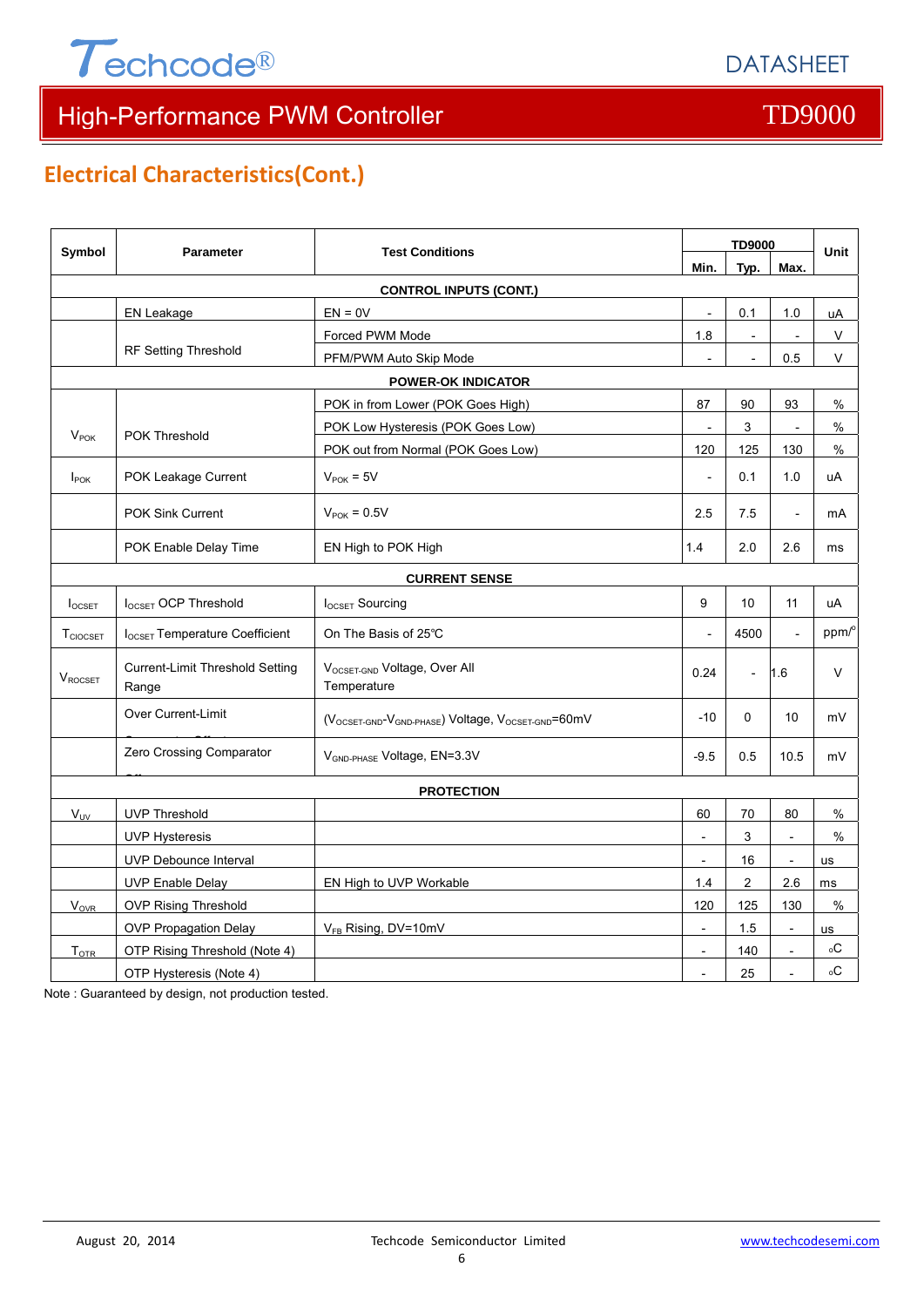# $\tau$ echcode®

## DATASHEET

## High-Performance PWM Controller TD9000

## **Typical Operating Characteristics**



Start with En-Vin No Load 2.50M次/秒<br>10k 点  $5.00<sup>°</sup>$  $\sum_{1.52 \text{ V}}$   $\begin{bmatrix} 29 & 11 & \frac{1}{2} & 201 \\ 16 & 25 & 17 \end{bmatrix}$ 

 $CH1.$  Vin

CH2, Vout

CH3, EN

## 3.4A Load Ripple test



CH1, Vout

CH3, EN

CH3, Iload

Load Transient 0.1A-3.4A



CH1, PHASE

CH3, Iload

CH4, Vout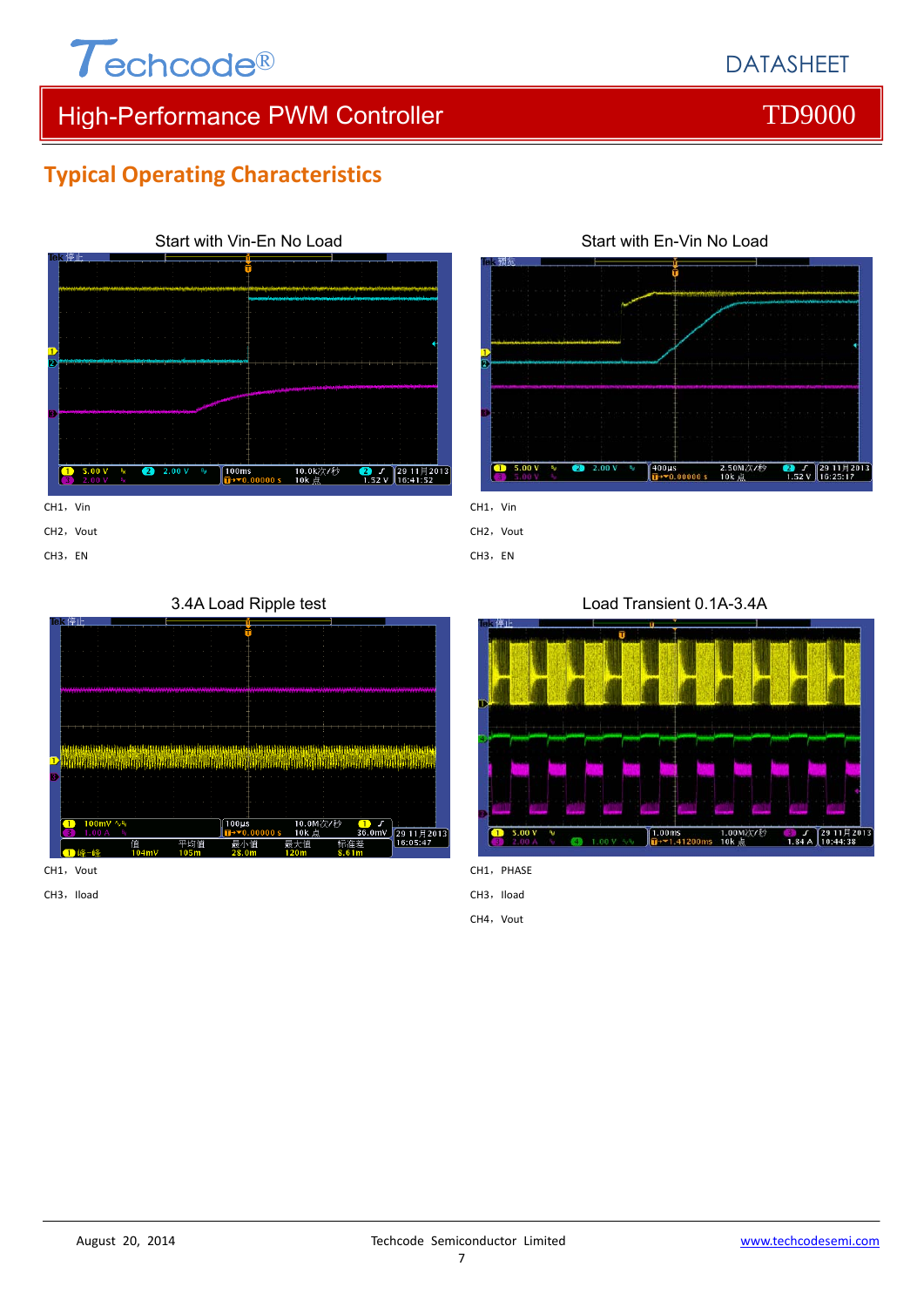

## **Typical Operating Characteristics(Cont.)**









CH1, Vin

CH<sub>2</sub>, Vout

CH3, EN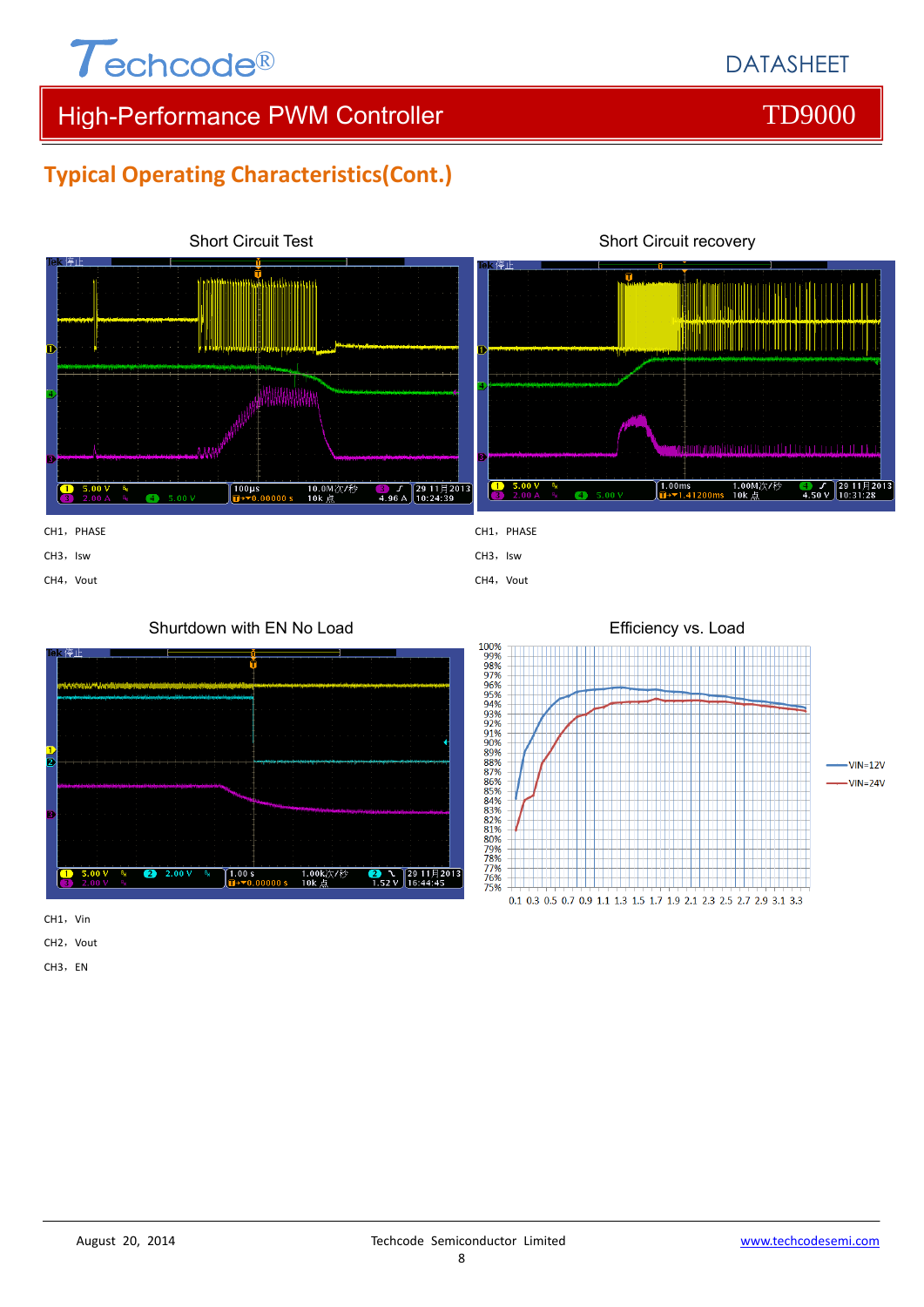

DATASHEET

High-Performance PWM Controller TD9000

## **Typical Application Circuit**

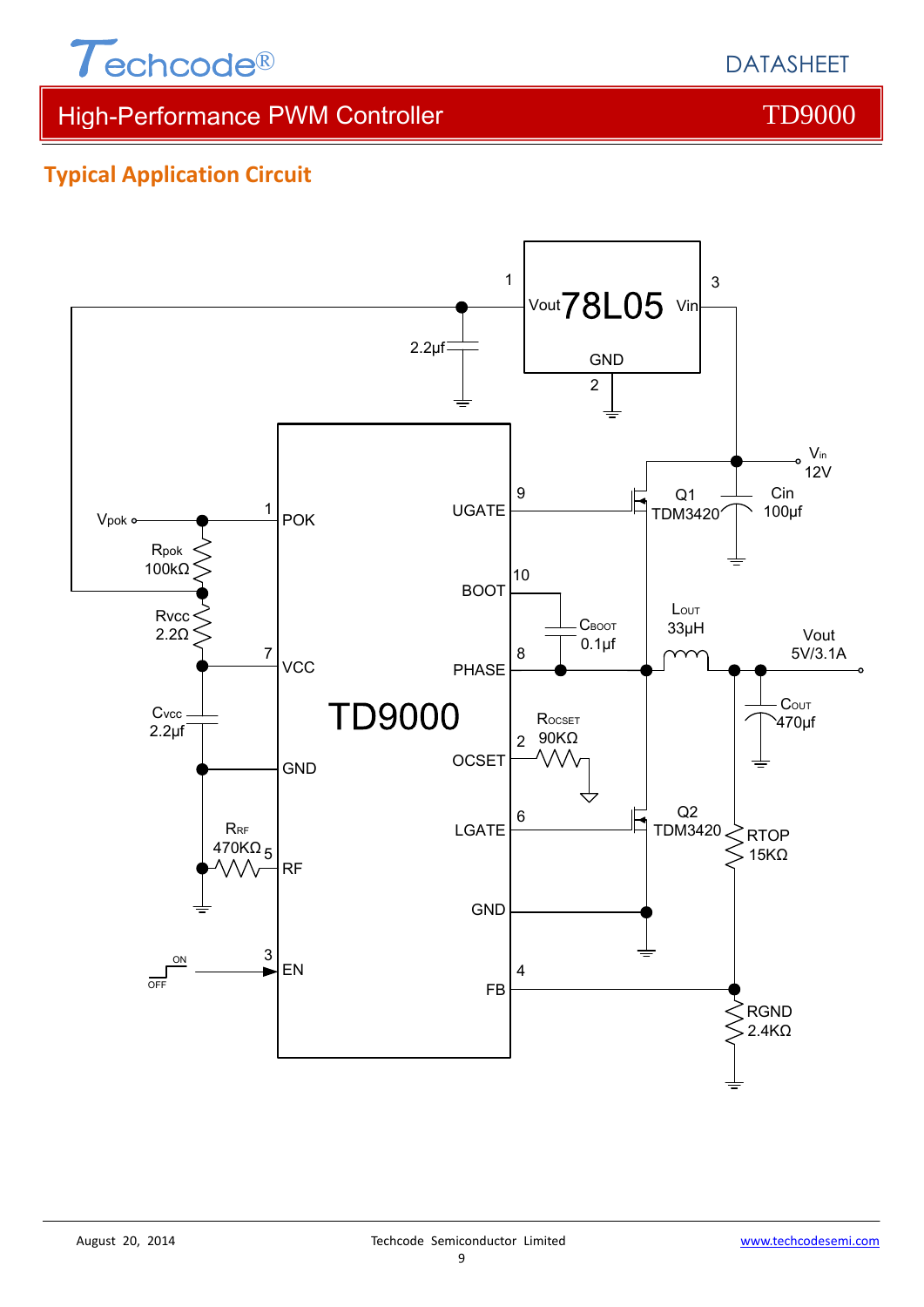

## High-Performance PWM Controller TO9000 Number of TD9000

## **Function Description**

### **Constant‐On‐Time PWM Controller with Input Feed‐Forward**

The constant-on-time control architecture is a pseudofixed frequency with input voltage feed-forward. This architecture relies on the output filter capacitor's effective series resistance (ESR) to act as a current‐sense resistor, so the output ripple voltage provides the PWM ramp signal. In PFM operation, the high‐side switch on‐time controlled by the on-time generator is determined solely by a oneshot whose pulse width is inversely proportional to input voltage and directly proportional to output voltage. In PWM operation, the high-side switch on-time is determined by a switching frequency control circuit in the on‐time generator block.

The switching frequency control circuit senses the switching frequency of the high‐side switch and keeps regulating it at a constant frequency in PWM mode. The design improves the frequency variation and is more outstanding than a conventional constant-on-time controller, which has large switching frequency variation over input voltage, output current, and temperature. Both in PFM and PWM, the on‐time generator, which senses input voltage on PHASE pin, provides very fast on‐time response to input line transients.

Another one‐shot sets a minimum off‐time (450ns,typical). The on‐time one‐shot is triggered if the error comparator is high, the low‐side switch current is below the current‐limit threshold, and the minimum off‐time one‐shot has timed out.

### **Pulse‐Frequency Modulation (PFM)**

When VRF is below the RF low threshold (0.5V, maximum), the converter is in automatic PFM/PWM operation mode. In PFM mode, an automatic switchover to pulse‐frequency modulation (PFM) takes place at light loads. This switchover is affected by a comparator that truncates the low‐side switch on‐time at the inductor current zero crossing. This mechanism causes the threshold between PFM and PWM operation to coincide with the boundary between continuous and discontinuous inductor‐current operation (also known as the critical conduction point).The on‐time of PFM is given by:

$$
T_{\text{ON-PFM}} = \frac{1}{F_{\text{SW}}} \times \frac{V_{\text{OUT}}}{V_{\text{IN}}}
$$

Where FSW is the nominal switching frequency of the converter in PWM mode.

The load current at handoff from PFM to PWM mode is given by:

$$
I_{\text{LOAD(PFM to PWM)}} = \frac{1}{2} \times \frac{V_{\text{IN}} - V_{\text{OUT}}}{L} \times T_{\text{ON-PFM}}
$$

$$
= \frac{V_{\text{IN}} - V_{\text{OUT}}}{2L} \times \frac{1}{F_{\text{SW}}} \times \frac{V_{\text{OUT}}}{V_{\text{IN}}}
$$

### **Forced‐PWM Mode**

The RF pin should be pulled high to POK and the converter is in forced‐PWM operation mode. The Forced‐PWM mode disables the zero-crossing comparator, which truncates the low-side switch on-time at the inductor current zero crossing. This causes the low-side gate‐drive waveform to become the complement of the high‐side gate drive waveform. This in turn causes the inductor current to reverse at light loads while UGATE maintains a duty factor of VOUT/VIN. The benefit of Forced‐PWM mode is to keep the switching frequency fairly constant. The Forced‐PWM mode is the most useful for reducing audio frequency noise, improving load‐transient response, and providing sink-current capability for dynamic output voltage adjustment.

### **Power‐On‐Reset**

A Power‐On‐Reset (POR) function is designed to prevent wrong logic controls when the VCC voltage is low. The POR function continually monitors the bias supply voltage on the VCC pin if at least one of the enable pins is set high. When the rising VCC voltage reaches the rising VCC POR Threshold (4.35V, typical), the POR signal goes high and the chip initiates soft‐start operations. There is almost no hysteresis to POR voltage threshold (about 100mV typical). When VCC voltage drops lower than 4.25V (typical), the POR disables the chip.

### **EN Pin Control**

When VEN is above the EN high threshold (1.8V, typical), the converter is enabled. When VEN is below the EN low threshold (0.5V, typical), the chip is in the shutdown and only low leakage current is taken from VCC.

### **Digital Soft‐Start**

The TD9000 integrates digital soft‐start circuits to ramp up the output voltage of the converter to the programmed regulation setpoint at a predictable slew rate. The slew rate of output voltage is internally controlled to limit the inrush current through the output capacitors during soft-start process. The figure 1 shows soft-start sequence. When the EN pin is pulled above the rising EN threshold voltage, the device initiates a soft‐start process to ramp up the output voltage. The soft-start interval is 1ms (typical)and independent of the UGATE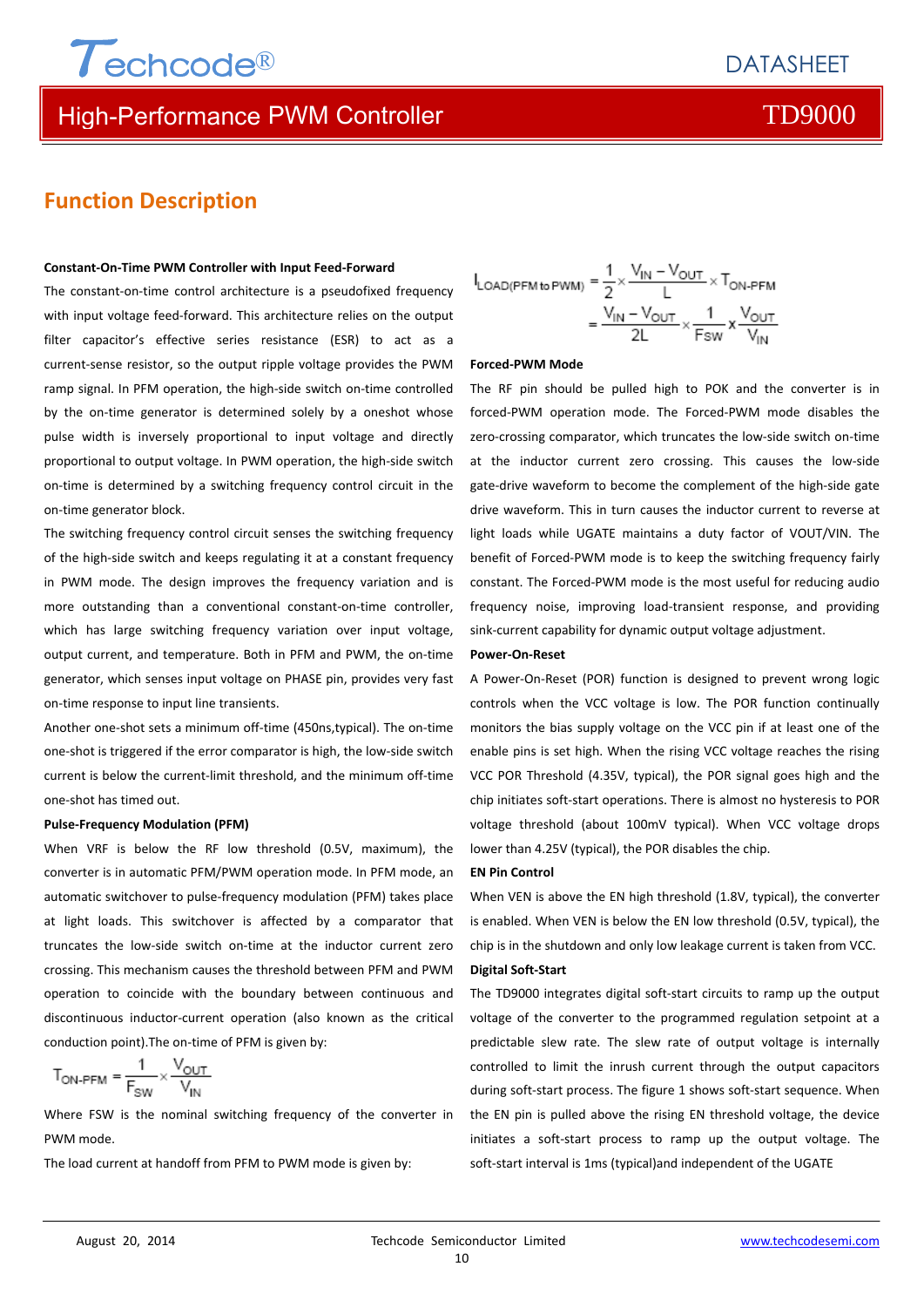High-Performance PWM Controller TD9000

## **Function Description(Cont.)**

switching frequency.



### Figure 1. Soft-Start Sequence

During soft‐start stage before the PGOOD pin is ready,the under‐voltage protection is prohibited. The over‐voltage and current‐limit protection functions are enabled. If the output capacitor has residue voltage before start‐up, both low‐side and high‐side MOSFETs are in off‐state until the internal digital soft‐start voltage equals to the VFB voltage. This will ensure that the output voltage starts from its existing voltage level.In the event of under-voltage, over-temperature, or shutdown, the chip enables the soft-stop function. The soft‐stop function discharges the output voltage to the GND. The duration of the discharge time is 8ms.

### **Power OK Indicator**

The TD9000 features an open‐drain POK pin to indicate output regulation status. In normal operation, when the output voltage rises 90% of its target value, the POK goes high after 63us internal delay. When the output voltage outruns 70% or 125% of the target voltage, POK signal will be pulled low immediately.

Since the FB pin is used for both feedback and monitoring purposes, the output voltage deviation can be coupled directly to the FB pin by the capacitor in parallel with the voltage divider as shown in the typical applications. In order to prevent false POK from dropping, capacitors need to parallel at the output to confine the voltage deviation with severe load step transient.

### **Under‐Voltage Protection (UVP)**

In the operational process, if a short‐circuit occurs, the output voltage will drop quickly. When load current is bigger than current-limit threshold value, the output voltage will fall out of the required regulation range. The undervoltage protection circuit continually monitors the FB voltage after soft‐start is completed. If a load step is strong enough to pull the output voltage lower than the undervoltage threshold, the under‐voltage threshold is 70% of the nominal output voltage, the internal UVP delay counter starts to count. After 16us debounce time, the device turns off both high‐side and low‐side MOSEFET with latched and starts a soft‐stop process to shut down the output gradually. Toggling enable pin to low or recycling VCC,will clear the latch and bring the chip back to operation.When Short‐circuit is't occurs the chip can auto rework.

### **Over‐Voltage Protection (OVP)**

The over-voltage function monitors the output voltage by FB pin. When the FB voltage increases over 125% of the reference voltage due to the high-side MOSFET failure or for other reasons, the over-voltage protection comparator designed with a 1.5µs noise filter will force the lowside MOSFET gate driver fully turn on and latch high. This action actively pulls down the output voltage.This OVP scheme only clamps the voltage overshoot and does not invert the output voltage when otherwise activated with a continuously high output from low‐side MOSFET driver. It's a common problem for OVP schemes with a latch. Once an over‐voltage fault condition is set, it can only be reset by toggling EN, VCC power‐on‐reset signal.The chip will auto rework when Voltage normal.

### **Current‐Limit**

The current‐limit circuit employs a "valley" current‐sensing algorithm (See Figure 2). The TD9000 uses the low‐side MOSFET's RDS(ON) of the synchronous rectifier as a current‐sensing element. If the magnitude of the current‐sense signal at PHASE pin is above the currentlimit threshold, the PWM is not allowed to initiate a new cycle. The actual peak current is greater than the currentlimit threshold by an amount equals to the inductor ripple current. Therefore, the exact current‐limit characteristic and maximum load capability are the functions of the sense resistance, inductor value, and input voltage.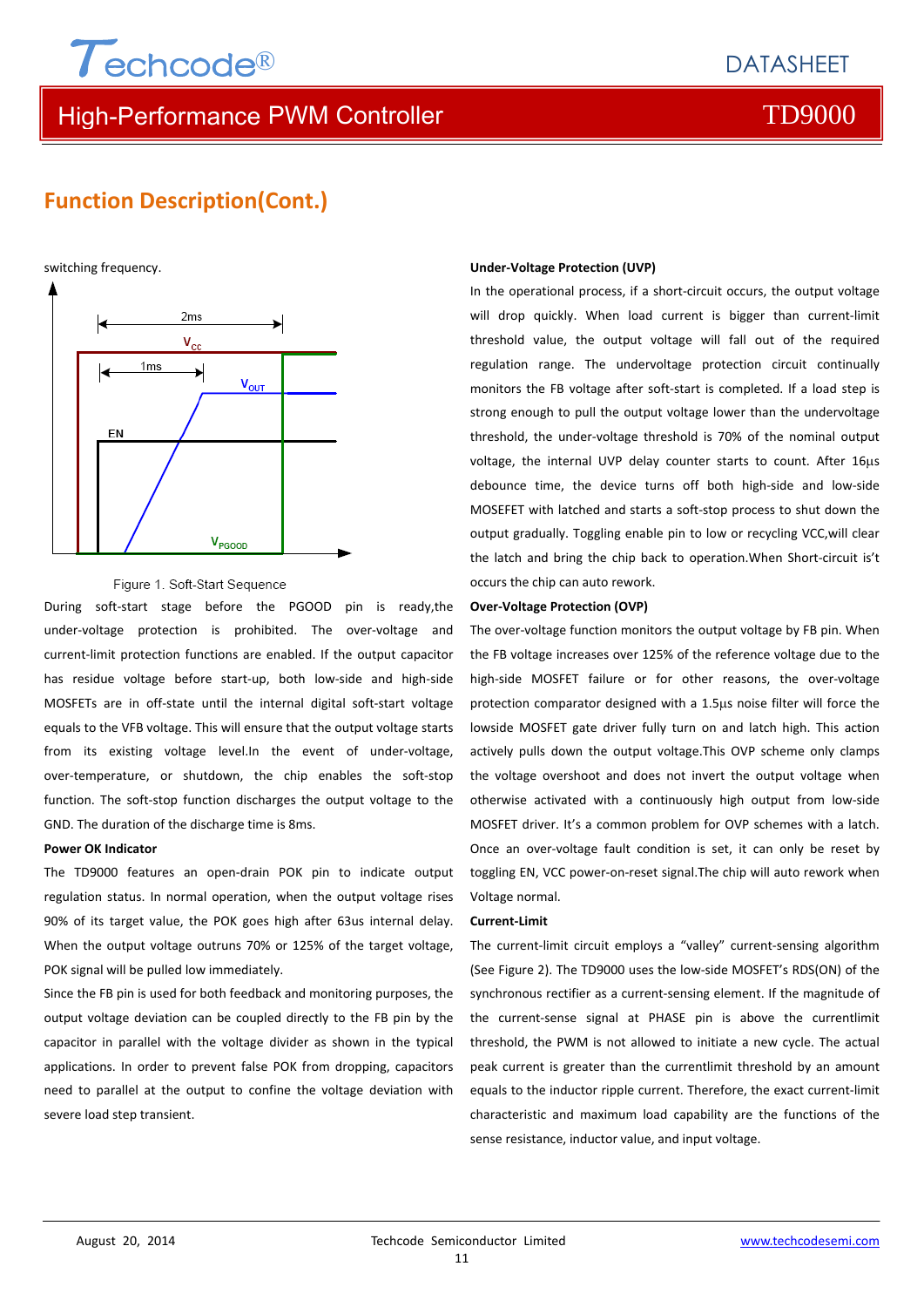## High-Performance PWM Controller TD9000

## **Function Description(Cont.)**



The PWM controller uses the low‐side MOSFETs on‐resistance RDS(ON) to monitor the current for protection against shortened outputs. The MOSFET's RDS(ON) is varied by temperature and gate to source voltage, the user should determine the maximum RDS(ON) in manufacture's datasheet.

The OCSET pin can source 10µA through an external resistor for adjusting current‐limit threshold. The voltage at OCSET pin is equal to 10µA x ROCSET. The relationship between the sampled voltage VOCSET and the current‐limit threshold ILIMIT is given by:

$$
\frac{1}{8} \times 10 \mu A \times R_{OCSET} = I_{LIMIT} \times R_{DS(ON)}
$$

Where ROCSET is the resistor of current-limit setting threshold. RDS(ON) is the low side MOSFETs conducive resistance. ILIMIT is the setting current-limit threshold. ILIMIT can be expressed as IOUT minus half of peak‐to‐peak inductor current.

The PCB layout guidelines should ensure that noise and DC errors do not corrupt the current‐sense signals at PHASE. Place the hottest power MOSEFTs as close to the IC as possible for best thermal coupling. When combined with the under‐voltage protection circuit, this current‐limit method is effective in almost every circumstance. The chip will auto rework when Current normal.

### **Over‐Temperature Protection (OTP)**

When the junction temperature increases above the rising threshold temperature TOTR, the IC will enter the overtemperature protection state that suspends the PWM, which forces the UGATE and LGATE gate driver output low. The thermal sensor allows the converters to start a start-up process and regulate the output voltage again after the junction temperature cools by 25°C. The OTP is designed with a 25°C hysteresis to lower the average TJ during continuous thermal overload

conditions, which increases lifetime of the TD9000. The chip will auto rework when junction temperature normal.

**Programming the On‐Time Control and PWM Switching Frequency**

The TD9000 does not use a clock signal to produce PWM. The device uses the constant‐on‐time control architecture to produce pseudo‐fixed frequency with input voltage feed-forward. The on-time pulse width is proportional to output voltage VOUT and inverses proportional to input voltage VIN. The switching frequency is selectable from four preset values by a resistor connected to RF pin as shown in Table1.

TD9000 doesn't have VIN pin to calculate on-time pulse width. Therefore, monitoring VPHASE voltage as input voltage to calculate on‐time when the high‐side MOSFET is turned on. And then, use the relationship between ontime and duty cycle to obtain the switching frequency.

### Table 1.

| Resistance RRF( $k\Omega$ ) | Switching Frequency Fsw(Khz) |
|-----------------------------|------------------------------|
| 470                         | 135                          |
| 200                         | 165                          |
| 100                         | 185                          |
| 39                          | 215                          |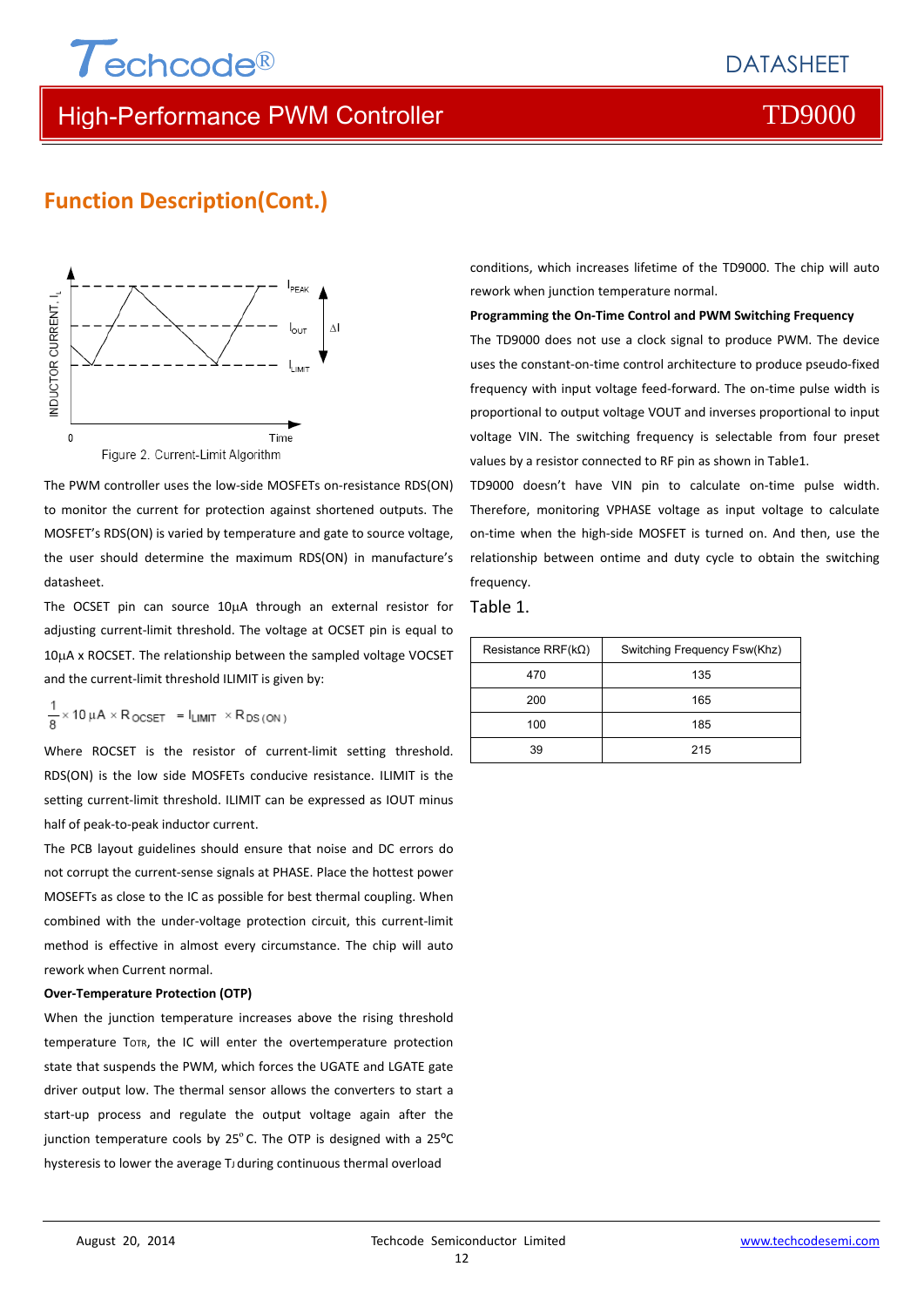## High-Performance PWM Controller TD9000

## **Application Information**

### **Output Voltage Setting**

The output voltage is adjustable from 0.7V to 5.5V with a resistor‐divider connected with FB, GND, and converter's output. Using 1% or better resistors for the resistor-divider is recommended. The output voltage is determined by:

$$
V \text{out} = 0.7 \times \left(1 + \frac{R \text{top}}{R \text{sub}}\right)
$$

Where 0.7 is the reference voltage, RTOP is the resistor connected from converter's output to FB, and RGND is the resistor connected from FB to GND. Suggested RGND is in the range from 1k to 20 $k\Omega$ . To prevent stray pickup, locate resistors RTOP and RGND close to TD9000.

### **Output Inductor Selection**

The duty cycle (D) of a buck converter is the function of the input voltage and output voltage. Once an output voltage is fixed, it can be written as:

$$
D = \frac{V_{\text{OUT}}}{V_{\text{IN}}}
$$

The inductor value (L) determines the inductor ripple current, IRIPPLE, and affects the load transient reponse. Higher inductor value reduces the inductor's ripple current and induces lower output ripple voltage. The ripple current and ripple voltage can be approximated by:

$$
In\texttt{IPPLE} = \frac{V_{IN} - V_{OUT}}{F_{SW} \times L} \times \frac{V_{OUT}}{V_{IN}}
$$

Where FSW is the switching frequency of the regulator.Although the inductor value and frequency are increased and the ripple current and voltage are reduced, a tradeoff exists between the inductor's ripple current and the regulatorload transient response time.

A smaller inductor will give the regulator a faster load transient response at the expense of higher ripple current. Increasing the switching frequency (FSW) also reduces the ripple current and voltage, but it will increase the switching loss of the MOSFETs and the power dissipation of the converter. The maximum ripple current occurs at the maximum input voltage. A good starting point is to choose the ripple current to be approximately 30% of the maximum output current. Once the inductance value has been chosen, selecting an inductor which is capable of carrying the required peak current without going into saturation. In some types of inductors, especially core that is made of ferrite, the ripple current will increase abruptly when it saturates.

This results in a larger output ripple voltage. Besides, the inductor needs to have low DCR to reduce the loss of efficiency.

### **Output Capacitor Selection**

Output voltage ripple and the transient voltage deviation are factors which have to be taken into consideration when selecting an output capacitor. Higher capacitor value and lower ESR reduce the output ripple and the load transient drop. Therefore, selecting high performance low ESR capacitors is recommended for switching regulator applications. In addition to high frequency noise related to MOSFET turn‐on and turnoff,the output voltage ripple includes the capacitance voltage drop  $\triangle VCOUT$  and ESR voltage drop  $\triangle VESR$  caused by the AC peak‐to‐peak inductor's current. These two voltages can be represented by:

$$
\Delta \text{Vcout} = \frac{\text{Iripple}}{8 \text{CoutFsw}}
$$
\n
$$
\Delta \text{V}_{\text{ESR}} = I_{\text{Ripple}} \times \text{Res}
$$

These two components constitute a large portion of the total output voltage ripple. In some applications, multiple capacitors have to be paralleled to achieve the desired ESR value. If the output of the converter has to support another load with high pulsating current, more capacitors are needed in order to reduce the equivalent ESR and suppress the voltage ripple to a tolerable level. A small decoupling capacitor ( $1\mu$ F) in parallel for bypassing the noise is also recommended, and the voltage rating of the output capacitors are also must be considered. To support a load transient that is faster than the switching frequency, more capacitors are needed for reducing the voltage excursion during load step change. Another aspect of the capacitor selection is that the total AC current going through the capacitors has to be less than the rated RMS current specified on the capacitors in order to prevent the capacitor from over-heating.

### **Input Capacitor Selection**

The input capacitor is chosen based on the voltage rating and the RMS current rating. For reliable operation, selecting the capacitor voltage rating to be at least 1.3 times higher than the maximum input voltage. The maximum RMS current rating requirement is approximately IOUT/2,where IOUT is the load current. During power‐up, the input capacitors have to handle great amount of surge current.For low‐duty notebook appliactions, ceramic capacitor is recommended. The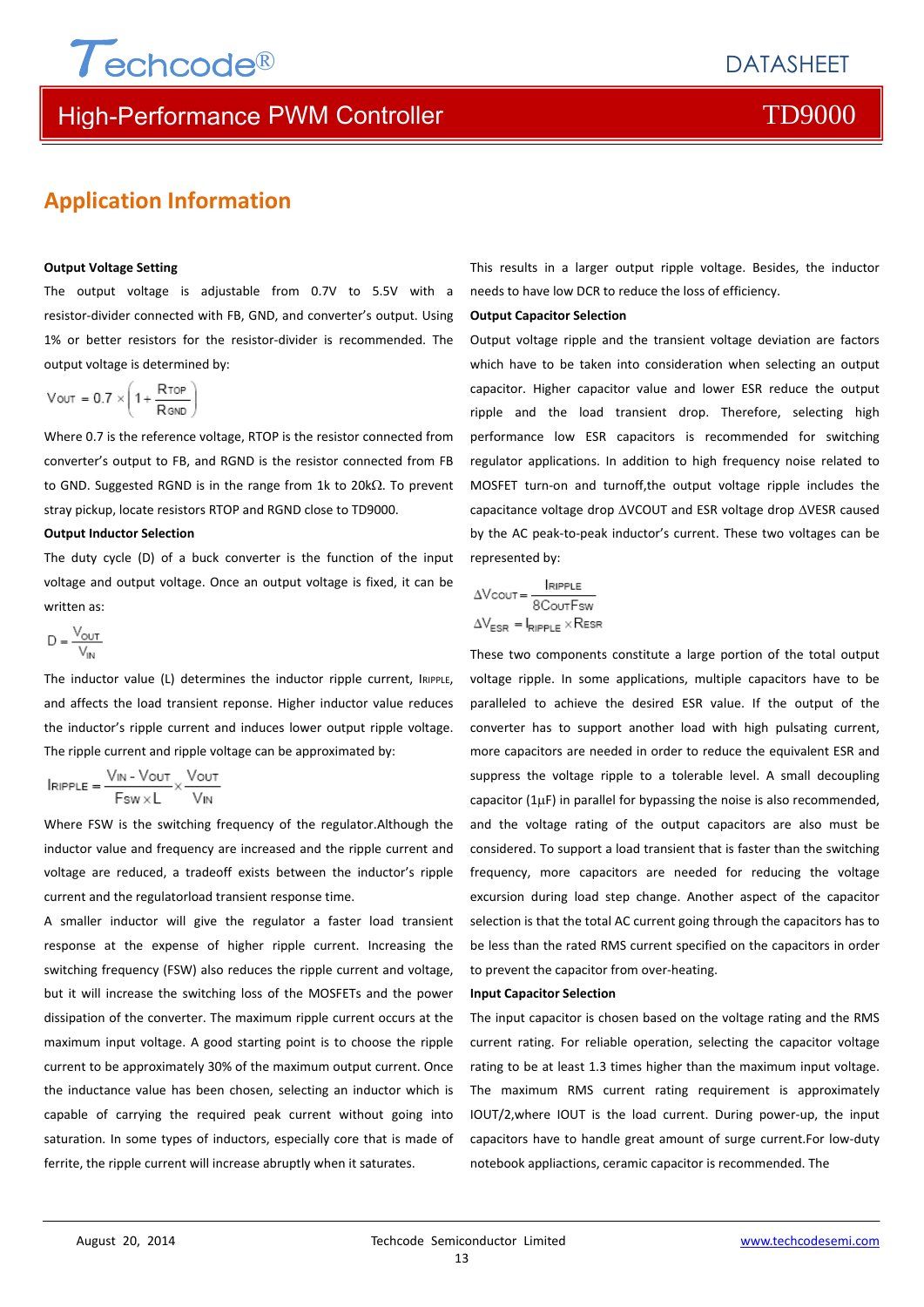## High-Performance PWM Controller TO9000

## **Application Information(Cont.)**

capacitors must be connected between the drain of high‐side MOSFET and the source of low-side MOSFET with very low-impeadance PCB layout.

### **MOSFET Selection**

The application for a notebook battery with a maximum voltage of 24V, at least a minimum 30V MOSFETs should be used. The design has to trade off the gate charge with the RDS(ON) of the MOSFET:

For the low-side MOSFET, before it is turned on, the body diode has been conducting. The low‐side MOSFET driver will not charge the miller capacitor of this MOSFET.In the turning off process of the low‐side MOSFET, the load current will shift to the body diode first. The high dv/dt of the phase node voltage will charge the miller capacitor through the low‐side MOSFET driver sinking current path. This results in much less switching loss of the lowside MOSFETs. The duty cycle is often very small in high battery voltage applications, and the low‐side MOSFET will conduct most of the switching cycle; therefore, when using smaller RDS(ON) of the low-side MOSFET, the converter can reduce power loss. The gate charge for this MOSFET is usually the secondary consideration. The high‐side MOSFET does not have this zero voltage switching condition; in addition, because it conducts for less time compared to the low‐side MOSFET, the switching loss tends to be dominant. Priority should be given to the MOSFETs with less gate charge, so that both the gatedriver loss and switching loss will be minimized.

The selection of the N-channel power MOSFETs are determined by the RDS(ON), reversing transfer capacitance (CRSS) and maximum output current requirement.

The losses in the MOSFETs have two components: conduction loss and transition loss. For the high‐side and low‐side MOSFETs, the losses are approximately given by the following equations:

$$
P_{\text{high-side}} = I_{\text{OUT}}^2 (1 + \text{TC})(R_{\text{DS(ON)}})D + (0.5)(I_{\text{OUT}})(V_{\text{IN}})(t_{\text{SW}})F_{\text{SW}} \\
P_{\text{low-side}} = I_{\text{OUT}}^2 (1 + \text{TC})(R_{\text{DS(ON)}})(1 - D)
$$

Where IOUT is the load current TC is the temperature dependency of RDS(ON) FSW is the switching frequency tsw is the switching interval D is the duty cycle

Note that both MOSFETs have conduction losses while the high‐side MOSFET includes an additional transition loss.The switching interval, tsw, is the function of the reverse transfer capacitance CRSS. The  $(1+TC)$ term is a factor in the temperature dependency of the RDS(ON) and can be extracted from the "RDS(ON) vs. Temperature" curve of the power MOSFET.

### **Layout Consideration**

In any high switching frequency converter, a correct layout is important to ensure proper operation of the regulator.With power devices switching at higher frequency, the resulting current transient will cause voltage spike across the interconnecting impedance and parasitic circuit elements. As an example, consider the turn‐off transition of the PWM MOSFET. Before turn‐off condition, the MOSFET is carrying the full load current. During turn-off,current stops flowing in the MOSFET and is freewheeling by the low side MOSFET and parasitic diode. Any parasitic inductance of the circuit generates a large voltage spike during the switching interval. In general, using short and wide printed circuit traces should minimize interconnecting impedances and the magnitude of voltage spike. Besides, signal and power grounds are to be kept separating and finally combined using ground plane construction or single point grounding. The best tie-point between the signal ground and the power ground is at the negative side of the output capacitor on each channel, where there is less noise. Noisy traces beneath the IC are not recommended. Below is a checklist for your layout:

**∙**Keep the switching nodes (UGATE, LGATE, BOOT,and PHASE) away from sensitive small signal nodes since these nodes are fast moving signals.Therefore, keep traces to these nodes as short as possible and there should be no other weak signal traces in parallel with theses traces on any layer.

**∙**The signals going through theses traces have both high dv/dt and high di/dt with high peak charging and discharging current. The traces from the gate drivers to the MOSFETs (UGATE and LGATE) should be short and wide.

**∙**Place the source of the high‐side MOSFET and the drain of the low‐side MOSFET as close as possible.Minimizing the impedance with wide layout plane between the two pads reduces the voltage bounce of the node. In addition, the large layout plane between the drain of the MOSFETs (VIN and PHASE nodes) can get better heat sinking.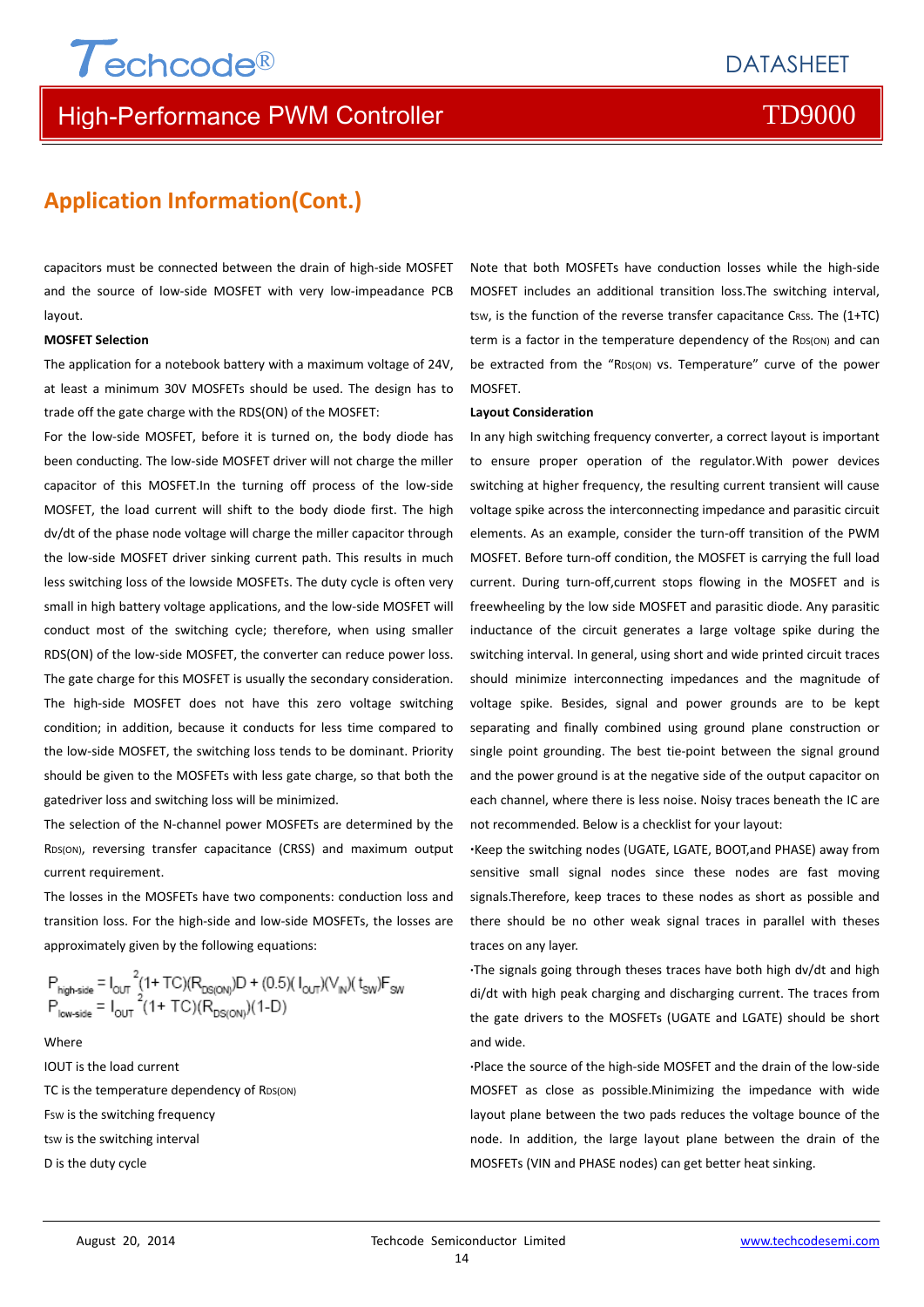# $\tau$ echcode®

## High-Performance PWM Controller TD9000

## **Application Information(Cont.)**

**∙**The GND is the current sensing circuit reference ground and also the power ground of the LGATE lowside MOSFET. On the other hand, the GND trace should be a separate trace and independently go to the source of the low‐side MOSFET. Besides, the current sense resistor should be close to OCSET pin to avoid parasitic capacitor effect and noise coupling.

**∙**Decoupling capacitors, the resistor‐divider, and boot capacitor should be close to their pins. (For example,place the decoupling ceramic capacitor close to the drain of the high‐side MOSFET as close as possible.)

**∙**The input bulk capacitors should be close to the drain of the high‐side MOSFET, and the output bulk capacitors should be close to the loads. The input capacitor's ground should be close to the grounds of the output capacitors and low‐side MOSFET.

**∙**Locate the resistor‐divider close to the FB pin to minimize the high impedance trace. In addition, FB pin traces can't be close to the switching signal traces(UGATE, LGATE, BOOT, and PHASE).

**DATASHEET**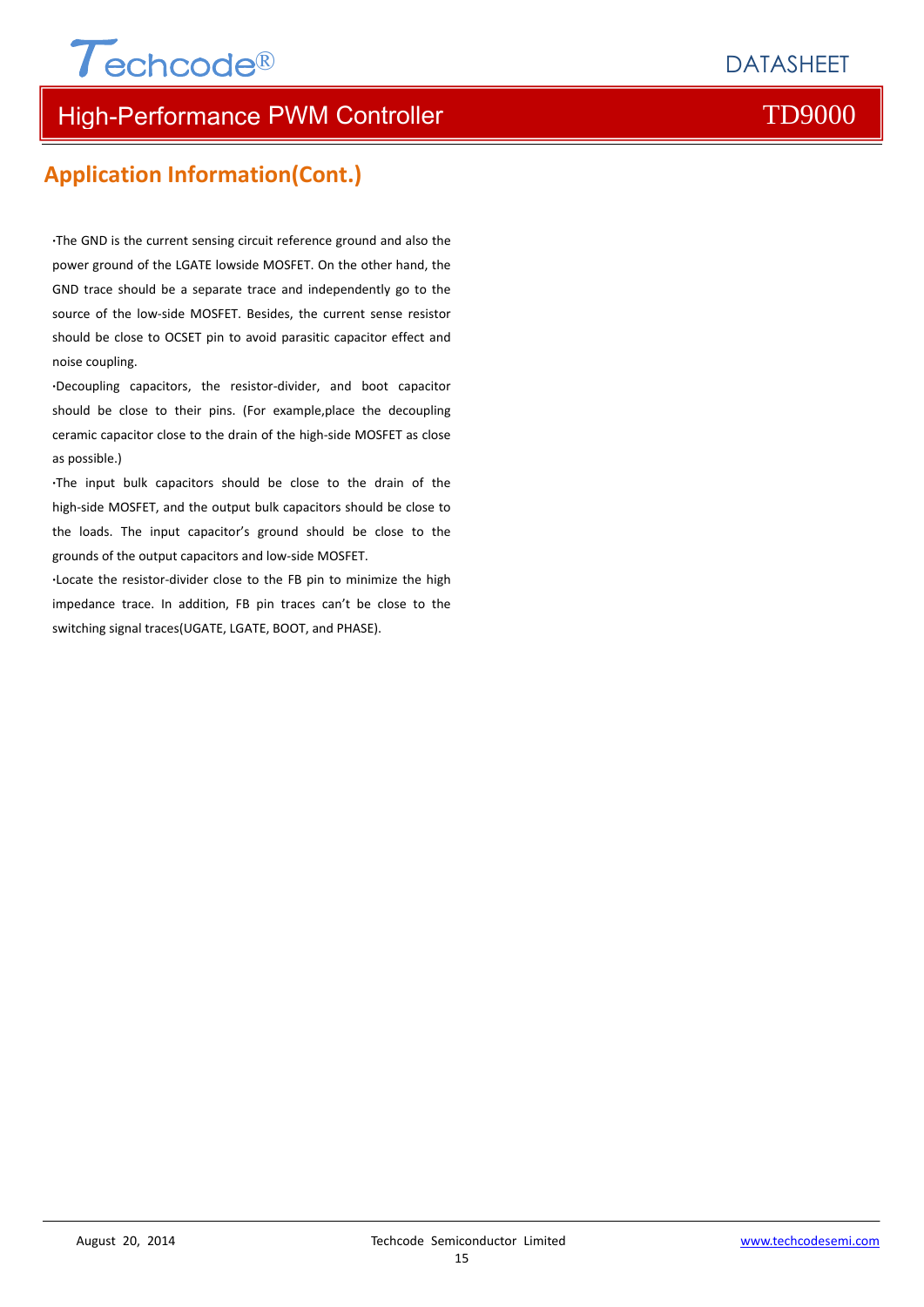

٦

## **Package Information**

TDFN3x3-10



|                | TUFNJXJ-TU |                    |               |           |  |  |
|----------------|------------|--------------------|---------------|-----------|--|--|
| ง<br>B         |            | <b>MILLIMETERS</b> | <b>INCHES</b> |           |  |  |
|                | MIN.       | MAX.               | MIN.          | MAX.      |  |  |
| Α              | 0.70       | 0.80               | 0.028         | 0.031     |  |  |
| A1             | 0.00       | 0.05               | 0.000         | 0.002     |  |  |
| A3             |            | 0.20 REF           |               | 0.008 REF |  |  |
| b              | 0.18       | 0.30               | 0.007         | 0.012     |  |  |
| D              | 2.90       | 3.10               | 0.114         | 0.122     |  |  |
| D <sub>2</sub> | 2.20       | 2.70               | 0.087         | 0.106     |  |  |
| Ε              | 2.90       | 3.10               | 0.114         | 0.122     |  |  |
| E <sub>2</sub> | 1.40       | 1.75               | 0.055         | 0.069     |  |  |
| е              |            | 0.50 BSC           |               | 0.016 BSC |  |  |
| L              | 0.30       | 0.50               | 0.012         | 0.020     |  |  |
| Κ              | 0.20       |                    | 0.008         |           |  |  |
| ааа            |            | 0.08               | 0.003         |           |  |  |